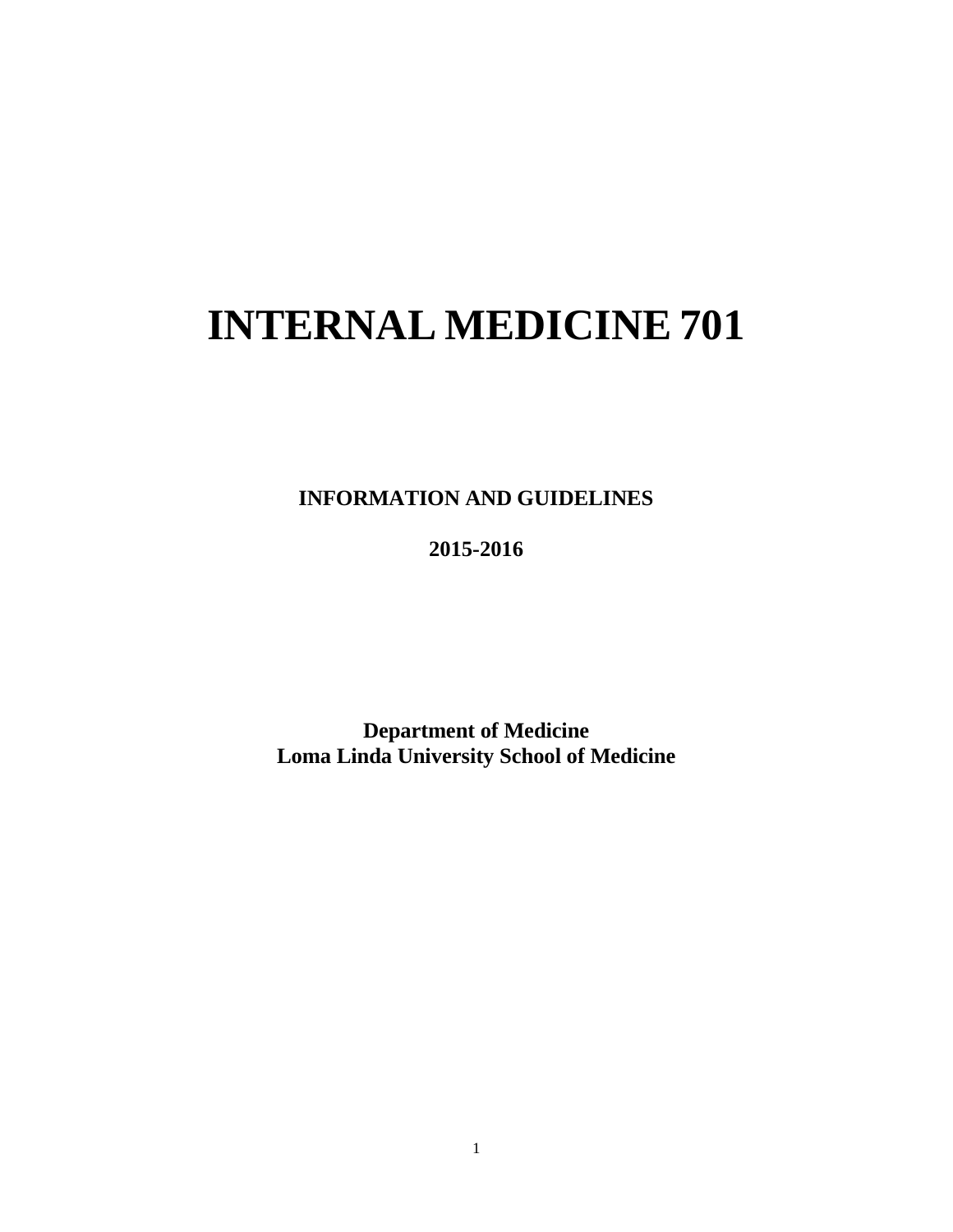Below are the broad goals of the junior year Medicine clerkship. These represent the specific areas of focus for evaluation of medical students by the faculty of the Department of Medicine. You are expected to know these goals and objectives.

| MEDICINE CLERKSHIP GOALS/OBJECTIVES                      | PRIMARY MEANS OF EVALUATION                          |  |
|----------------------------------------------------------|------------------------------------------------------|--|
| 1. Students will demonstrate proficiency in              | Attending evaluations<br>a.                          |  |
| performing comprehensive admission histories and         | Resident evaluations<br>$\mathbf{b}$ .               |  |
| physicals and daily ward and clinic-focused histories    | End of rotation Standardized Patient exam<br>c.      |  |
| and physicals.                                           | H&P/Progress notes (reviewed with C.D.)<br>d.        |  |
| 2. Students will demonstrate proficiency in the written  | Attending evaluations<br>a.                          |  |
| and oral presentation of patient cases (logical, clear,  | Resident evaluations<br>b.                           |  |
| and organized).                                          | End of rotation Standardized Patient exam<br>c.      |  |
|                                                          | d.<br>H&P/Progress notes (reviewed with C.D.)        |  |
| 3. Students will demonstrate capabilities in             | Attending evaluations<br>a.                          |  |
| communicating and relating to patients, colleagues       | Resident evaluations<br>b.                           |  |
| (fellow students, residents, and attendings), and        | Mid Rotation Evaluation with C.D or<br>c.            |  |
| ancillary staff (nurses, clerical staff, etc).           | Associate Clerkship Director                         |  |
|                                                          | End of rotation Standardized Patient exam<br>d.      |  |
| 4. Students will demonstrate proficiency in knowing      | Attending evaluations<br>a.                          |  |
| the indications for diagnostic tests ordered and in test | Resident evaluations<br>b.                           |  |
| interpretation (blood /body fluid tests, radiological    | Clerkship In House Quizzes<br>c.                     |  |
| tests, and others i.e. EKG, PFTs, etc)                   | EBM clinical question exercises<br>d.                |  |
|                                                          | End of rotation Subject Exam<br>e.                   |  |
| 5. Students will begin to demonstrate proficiency in     | Attending evaluations<br>a.                          |  |
| diagnostic decision-making including formulating a       | Resident evaluations<br>b.                           |  |
| differential diagnosis, understanding the mechanisms     | H&P/Progress notes (reviewed with C.D.)<br>c.        |  |
| of disease or pathophysiology involved and in the        | EBM clinical question exercises<br>d.                |  |
| development of prioritized problem lists.                | Mid Rotation Clinical Reasoning Quiz with<br>e.      |  |
|                                                          | C.D. or Associate Clerkship Director                 |  |
|                                                          | f.<br>End of rotation Subject Exam                   |  |
| 6. Students will begin to demonstrate proficiency in     | Attending evaluations<br>a.                          |  |
| therapeutic decision-making in the areas of risks,       | Resident evaluations<br>b.                           |  |
| benefits, and costs of treatment options.                | H&P/Progress notes (reviewed with C.D.)<br>c.        |  |
|                                                          | d.<br>EBM clinical question exercises                |  |
|                                                          | Clerkship In house Quizzes<br>e.                     |  |
|                                                          | f.<br>Mid Rotation Clinical Reasoning Quiz           |  |
|                                                          | End of rotation Subject Exam<br>g.                   |  |
| 7. Students will learn to evaluate bias in themselves    | Reflection paper<br>a.                               |  |
| and appreciate how each individual patient's beliefs     | <b>Attending and Resident Evaluations</b><br>b.      |  |
| and culture affect their healthcare and outcomes.        | End of rotation Standardized Patient exam<br>c.      |  |
|                                                          | EBM clinical question exercises<br>d.                |  |
|                                                          | Mid rotation Check In with Associate Clerkship<br>e. |  |
|                                                          | Director                                             |  |
|                                                          |                                                      |  |

### **Guidelines for Duty Hours, Call Days, and Patient Loads**

#### **Duty Hours/On Call**

#### **Inpatient**

- Students will begin the day by seeing patients (pre-rounds) and preparing for morning work rounds.
- Students should be on-site until 5:00pm or until patient care responsibilities are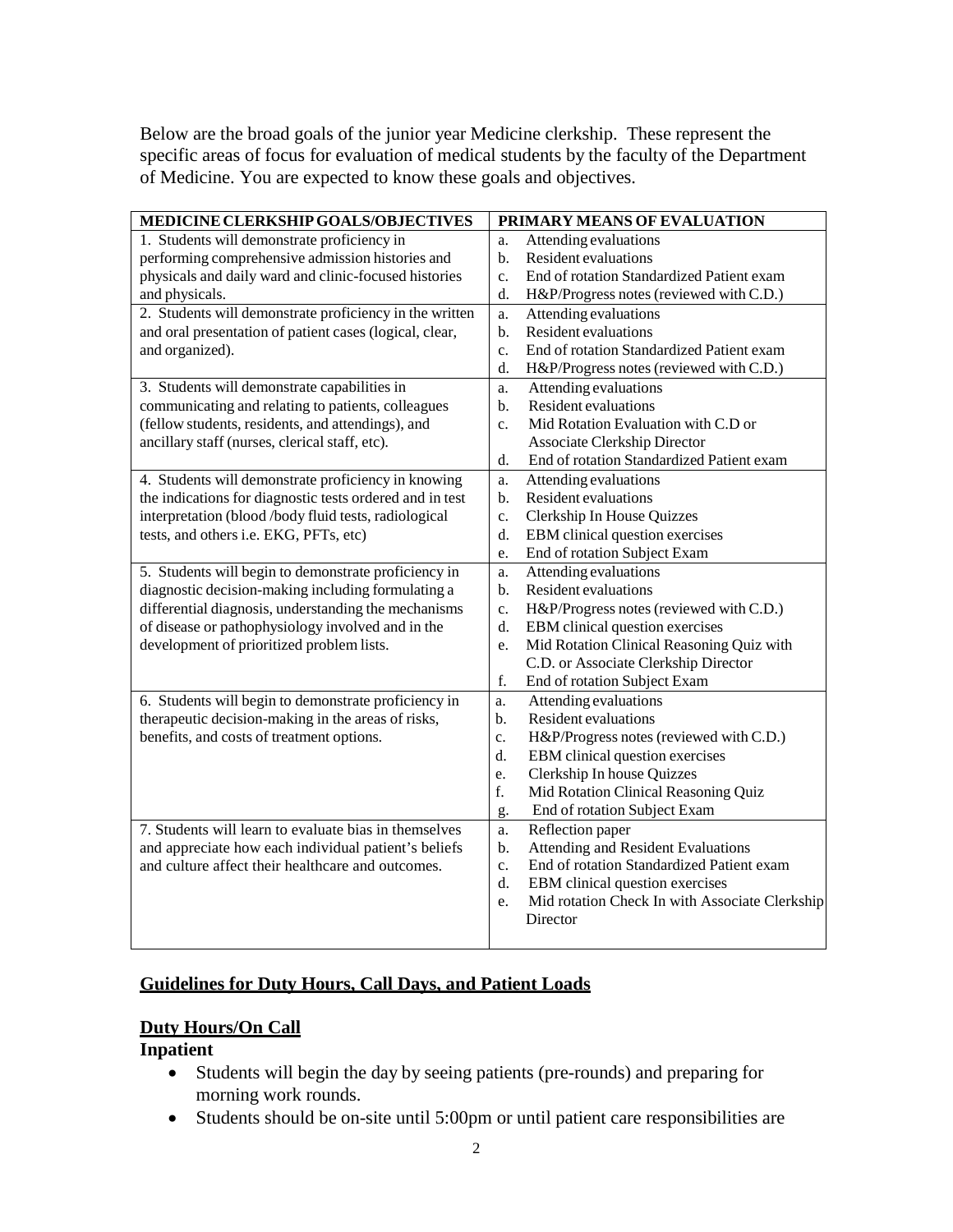completed.

- Students need to check out their patients to their residents prior to leaving for the day.
- Students on call **do not** work overnight.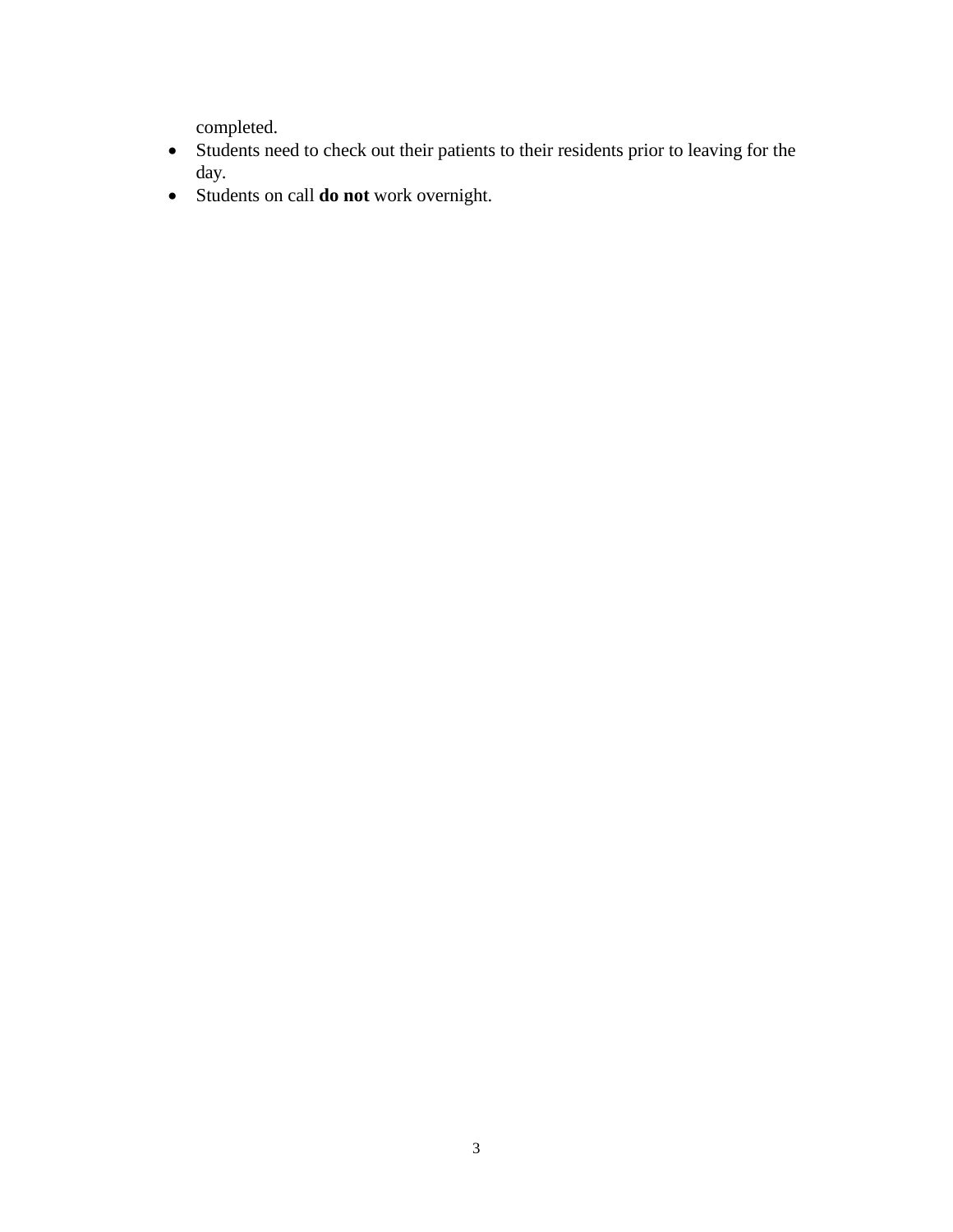- There must be an 8-hour interval between leaving the hospital and returning the next day.
- At the latest students must leave the hospital **by 10:00pm**
- The attending physician and senior resident will assist students in working out the details of call responsibilities.
- Typically, students will take call on an every fourth or fifth day schedule while on the inpatient rotations.
- Wednesday didactic sessions are required attendance. Students on call return to their hospital site after the conclusion of the afternoon didactic sessions around 5:30pm.
- For student safety, it may be desirable to sleep overnight in student sleep quarters. The beeper needs to be turned off if that occurs.

## **Number of patients to follow**

## **Inpatient**

- If the student is following greater than five (5) patients, he/she should discuss with the senior resident or ward attending about releasing care of some of those patients.
- The rule is that a student should follow a maximum of five (5) patients.
- If he/she has an ICU patient, the limit is four (4) patients to carry.
- While on call, junior students will usually work up two (2) and rarely three (3) new patients.

## **Outpatient**

- Students are expected to see 2-4 patients per  $\frac{1}{2}$  day session.
- Student needs to interview and evaluate the patient independently and presents the case to the attending for conclusion of the visit and completes an accurate progress note.
- The exception would be specialty experiences where the student is scheduled primarily to understand what happens on that specific field.

## **Days Off**

- On ward rotations students schedule three (3) days off during that 3-week block.
- If traveling to and from Kettering Medical Center, travel days are counted against your three days off.
- There are no scheduled off days during the ambulatory rotation other than weekends and holidays observed by the hospital you are rotating at.
- Additional days off require authorization approval by the Dean's office and the clerkship director.
- Faculty and housestaff should accommodate students wishing to attend religious services on Saturday or Sunday morning.
- Holidays on an inpatient rotation are treated as weekend days and do not mean an additional day off for the student.

## **Switch Day**

• If the switch day occurs on a holiday, check with the hospital you are going to and see if they are off. If you are on inpatient on a switch day that is a holiday, you are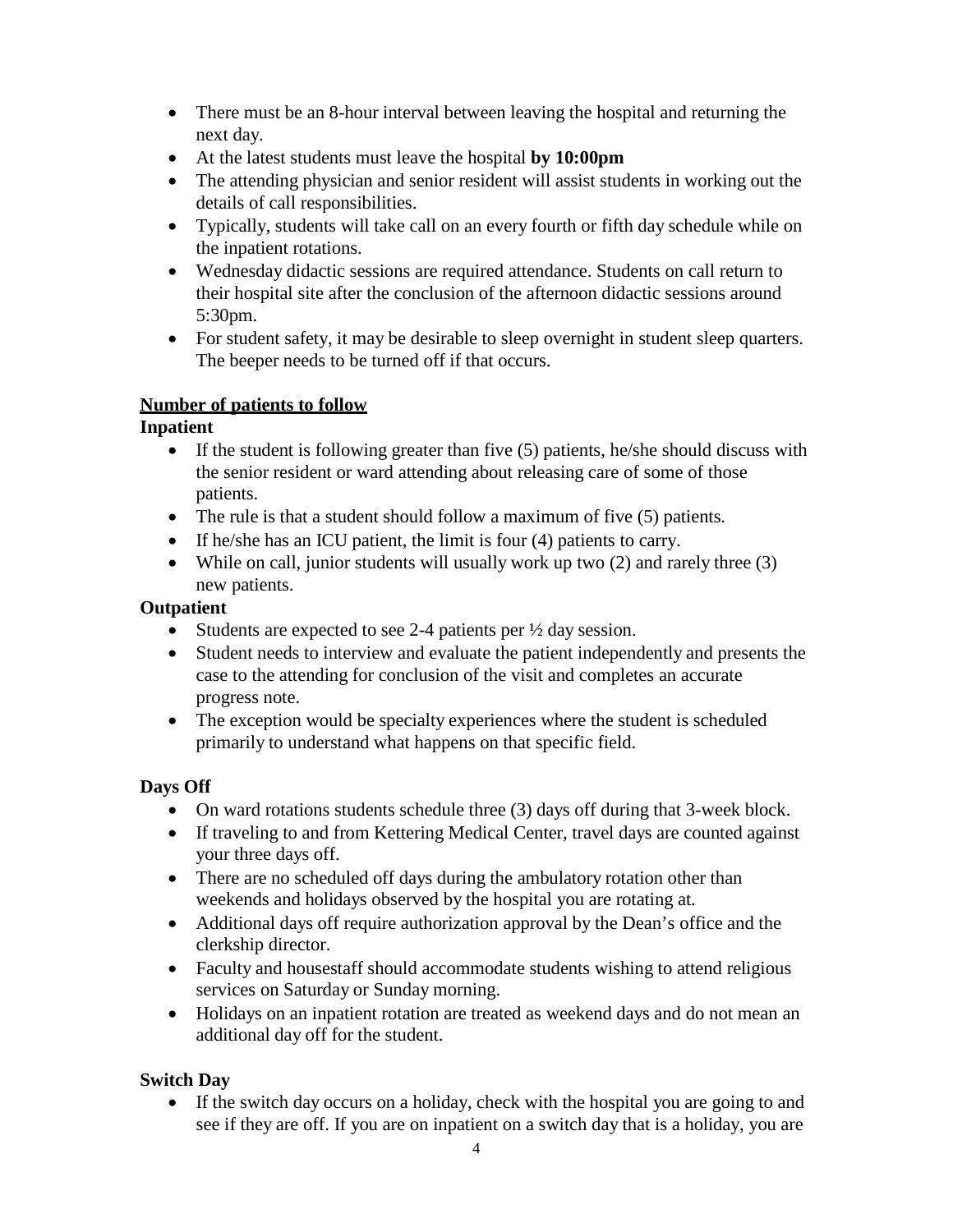expected to still be at work unless otherwise told by the clerkship office (not the resident on your team).

• Except for the first day of the entire clerkship students are expected to see patients on the first day of wards. They should get sign out from the students previously on the team and see their patients prior to rounds the first day.

## **Illness and Absence**

- It is **the student's responsibility** to notify the senior resident or attending physician of illness or other emergencies, which prevent them from coming into the hospital or clinic.
- Failure to give appropriate notifications of absences can result in repeating time on the rotation or even failing the clerkship.
- If accrued days off during the 10-week course exceed 1 week, mandatory make-up of one rotation is required regardless of the cause.
- Absence days exceeding 3 weeks require repeating the rotation in its entirety.
- Any absence not related to illness must be cleared through the Dean's office.

## **Evaluation of Student**

- See attached Mid Rotation and Final Clerkship Evaluation forms to be filled out by the attending physician that determines the student's clinical grade.
- Mid rotation feedback should be given at the mid point of each 3-week rotation by the attending physician. This should be done in person with the student and documented on their Mid rotation evaluation.
- The student has a Mid-Clerkship Check in with the Clerkship Director or Associate Clerkship Director at the site they are rotating at week 5 of their 10 week block which reviews their note writing, clinical evaluations, quiz scores and clinical reasoning.

| <b>CLINICAL</b>      | <b>SUBECT EXAM</b>     | <b>CLERKSHIP</b>    | <b>DESCRIPTION OF</b> |
|----------------------|------------------------|---------------------|-----------------------|
| <b>PERFORMANCE</b>   |                        | <b>QUIZZES</b>      | <b>PERFORMANCE</b>    |
| $>90(4 \text{ pts})$ | $> 87 (4 \text{ pts})$ | $>90\%$ (4 pts)     | <b>EXCEPTIONAL</b>    |
| $>84$ (3 pts)        | 82-86 (3 pts)          | $>80\%$ (3 pts)     | <b>EXCEEDS</b>        |
|                      |                        |                     | <b>EXPECTATIONS</b>   |
| $\geq$ 72 (2 pts)    | $71-81$ (2 pts)        | $\geq 65\%$ (2 pts) | <b>MEETS</b>          |
|                      |                        |                     | <b>EXPECTATIONS</b>   |
| $\geq 67$ (1 pts)    | $67-70$ (1 pts)        | $\geq 50\%$ (1 pts) | <b>BELOW</b>          |
|                      |                        |                     | <b>EXPECTATIONS</b>   |
| $<$ 67 (0 pts)       | $\leq 66$ (0 pts)      | $<50\%$ (0 pts)     | <b>UNSATISFACTORY</b> |

## **DETERMINATION OF THE CLERKSHIP GRADE**